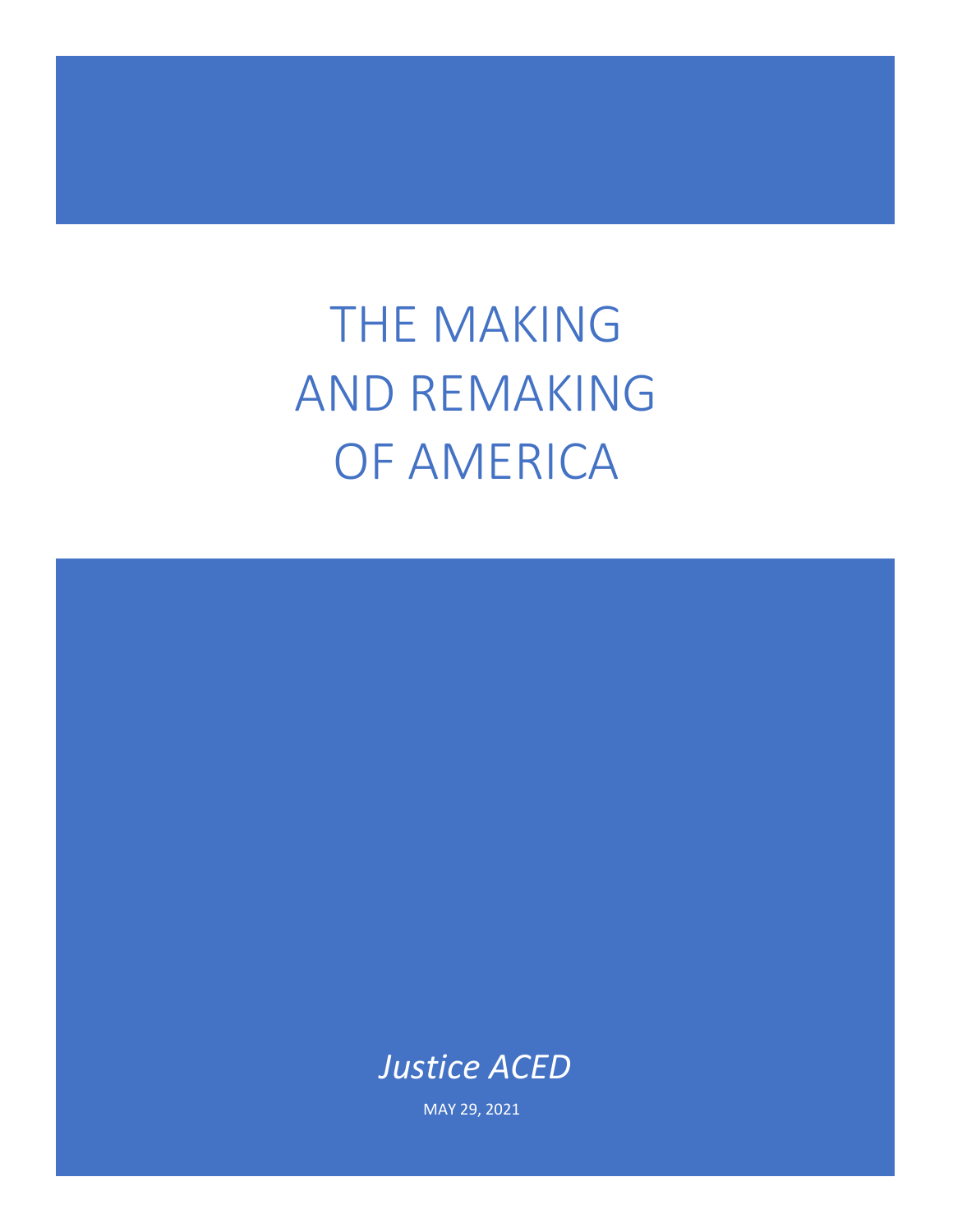# *Effects of Oppression* Tommie Nell Taylor and Jerome Taylor



## Statement of Problem:

## Examining the House America Built

Based on published research, the intransigence of oppression—Racial Stereotyping and Racial Discrimination for more than 400 linear years—underlies and enables:

- 1. **Health Disparities—***physical* (*e.g.,* elevated cardiovascular disease, type 2 diabetes, infant and maternal mortality); *mental* (*e.g.,* elevated levels of depression, anxiety, stress, and hostility); and *social* (*e.g.,* elevated levels of addictive habits, juvenile and adult arrests, incarcerations, 2and criminal activities in local neighborhoods and communities).
- 2. **Socioeconomic Disparities—**(lower levels of Black attainment on conventional socioeconomic markers of income, education, and occupation; abounding racial disparities in math, reading, and science at every level within most public, charter, and private schools in rural, urban, or suburban settings).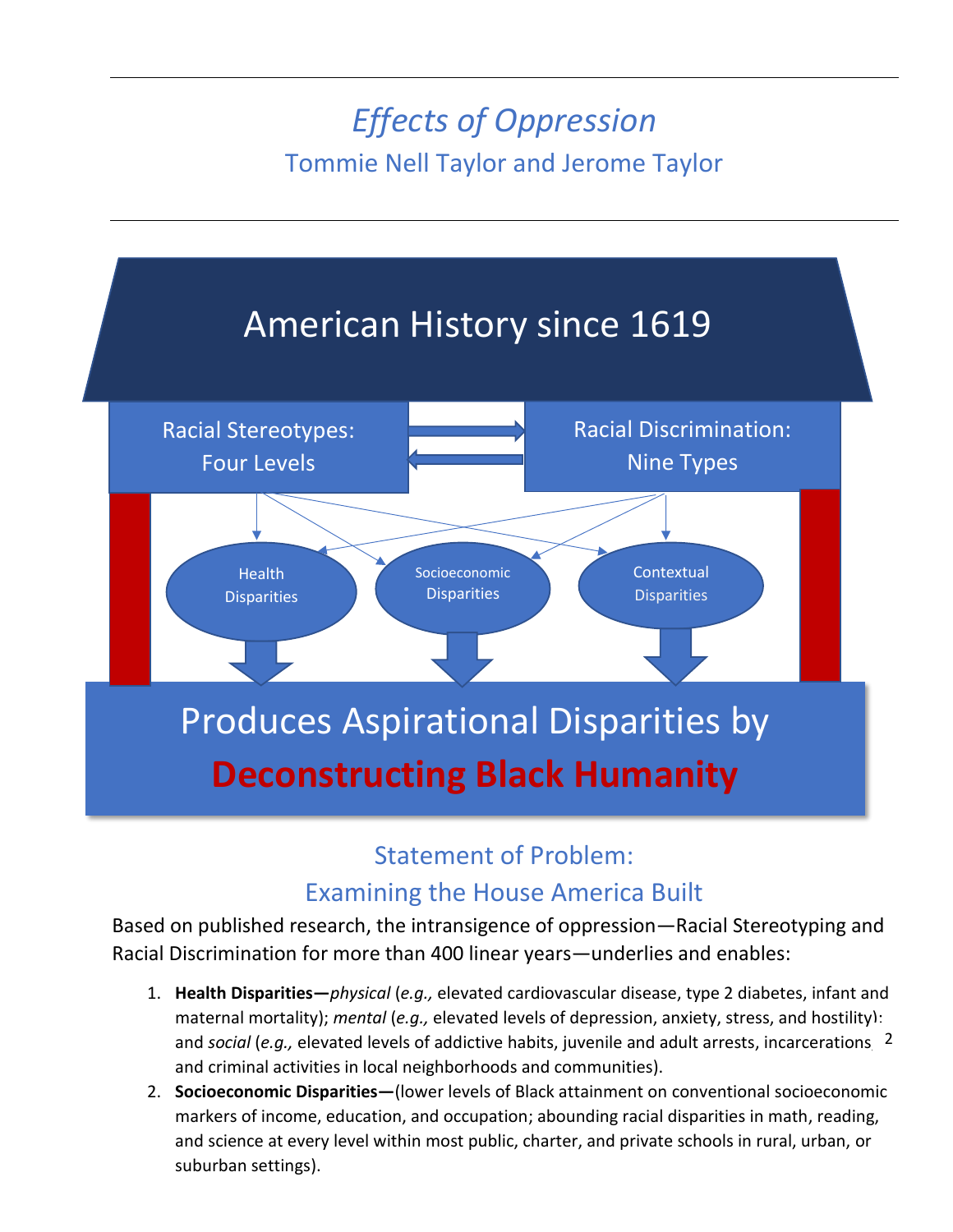- 3. **Contextual Disparities—**food desserts; decaying neighborhoods; gentrifying neighborhoods that force displacement to unfamiliar neighborhoods or falsely promise return to places residents once called home.
- 4. **Aspirational Disparities**—To the extent dehumanizing constructs introduced in 1619 resonate without abatement and replacement in the minds of Black people today, we expect there will follow a profound and sustained Loss of Hope for better todays and tomorrows.

## Examination of Remedies: Revisioning the House America Built

- 1. **Reduce racist stereotypes.** Training and certifying perps and victims in methods we have evaluated and found effective in recognizing and reducing effects of racial stereotyping.
- 2. **Reduce racial discrimination**. Training and certifying perps and victims in methods we have evaluated and found effective in recognizing and reducing nine types of racial discrimination.
- 3. **Enable Cultural Healing**
	- Training and certifying participants in how to normalize seven culturally-anchored Values for Life—*Love and Respect, Interpersonal Skills, Learning Orientation, Self-Confidence, Self-Persistence, Self-Esteem, and Self-Reliance—*that published studies show will accelerate closures of racial achievement gaps in reading, math, and science even in unjust places;
	- Training and certifying participants in how to normalize seven culturally anchored Kwanzaa Principles—*Umoja*: (Unity); *Kujichagulia* (Self-determination); *Ujima* (Collective Work and Responsibility); *Ujamaa* (Cooperative Economics); *Nia* (Purpose); *Kuumba* (Creativity); *Imani* (Faith)**—**robustly associated with thriving African cultures from the Cape to Cairo.
- 4. **Enable Spiritual Healing.** In texts both Sacred (Holy Bible) and Secular (Declaration of Independence), we are made in the image and likeness of God which accords as well with African Cosmological conceptions of God. Common to these texts, we also are commanded to be responsible stewards over all of God's creation. We provide an example—developed by The Christian Education Commission of Sixth Mount Zion Missionary Baptist Church, Pittsburgh, Pennsylvania, Rev. Dr. John C. Welch, Pastor—of how we approach Spiritual Healing in a manner that diminishes abounding racial disparities in reading, math, and science.

### **Blacks are** *grossly* **underrepresented in computer, mathematical, and engineering occupations. How can the church make a difference?**

A. Explore and discuss young people's call to responsible stewardship which entails a commitment to math and science (Genesis 1: 3-29)*:* 

- 1. **Physics and Mathematics** (Genesis 3a: Let there be light). Every introductory book in physics has a chapter on light. Einstein's theory of relativity is based on fundamental properties of light, and advanced mathematics is used to express properties and functions of light.
- 2. **Oceanography, Geology, Geography, and Cartography** (Genesis 1:6: Let there be a firmament in the midst of the waters, and let it divide the waters from the waters).
- 3. **Horticulture, Herpetology, and Silviculture** (Genesis 1:11: Let the earth bring forth grass, the herb...ar i the fruit tree). 3
- 4. **Astronomy, Celestial Mechanics, and Theoretical Physics including String Theory** (Genesis 1:14-15: Let there be lights in the firmament of the heavens to divide the day from the night, and let them be signs and seasons, and for days and years, and let there be lights in the firmament of the heavens to give light on earth).